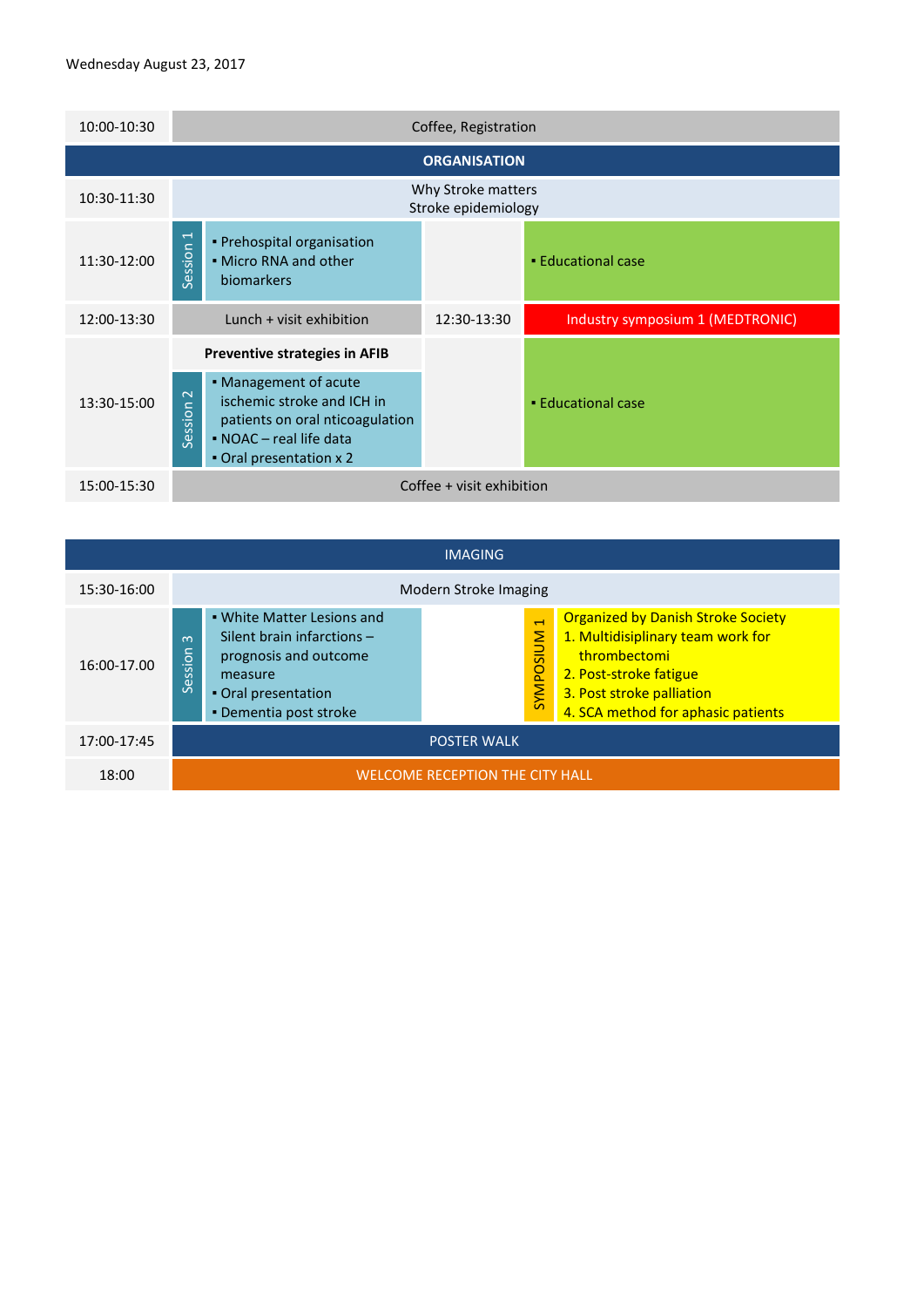|                                            | <b>ICH</b>                                                                                                                                                                                                                                                                                    |                                                                                                                                                                                                                                                                                                                                     |  |  |  |  |
|--------------------------------------------|-----------------------------------------------------------------------------------------------------------------------------------------------------------------------------------------------------------------------------------------------------------------------------------------------|-------------------------------------------------------------------------------------------------------------------------------------------------------------------------------------------------------------------------------------------------------------------------------------------------------------------------------------|--|--|--|--|
| 08:30-09:30                                | Blood pressure lowering in acute ICH<br>Cerebral Amyloid Angiopathy                                                                                                                                                                                                                           |                                                                                                                                                                                                                                                                                                                                     |  |  |  |  |
| 09:30-10:00                                | • ADAPT trial. Evacuation of deep<br>ICH using endoscopic technique<br>Session 4<br>· Strokeclose. A Nordic trial of<br>Left Atrium Auricle Occlusion<br>(LAAO) in AF and previous<br>cerebral bleed                                                                                          | $\overline{10}$<br>Session<br>. Oral presentation                                                                                                                                                                                                                                                                                   |  |  |  |  |
| 10:00-10:30                                |                                                                                                                                                                                                                                                                                               | Coffee + visit exhibition                                                                                                                                                                                                                                                                                                           |  |  |  |  |
|                                            | <b>ACUTE ISCHEMIS STROKE</b>                                                                                                                                                                                                                                                                  |                                                                                                                                                                                                                                                                                                                                     |  |  |  |  |
| 10:30-11:00                                |                                                                                                                                                                                                                                                                                               | The new acute Stroke era                                                                                                                                                                                                                                                                                                            |  |  |  |  |
| 11:00-12:00                                | • Tenecteplace in acute stroke.<br>An overview<br>Session 6<br>• A national RCT prioritizing<br>nearest tPA (drip and ship<br>model) vs. direct transport to a<br>comprehensive stroke center<br>for EVT (mothership model)                                                                   | Session <sub>7</sub><br>. Oral presentation                                                                                                                                                                                                                                                                                         |  |  |  |  |
| 12:00-13:30                                | Lunch + visit exhibition                                                                                                                                                                                                                                                                      | 12:30-13:30<br>Industry symposium 2 (Bayer A/S)                                                                                                                                                                                                                                                                                     |  |  |  |  |
|                                            | STROKE DIAGNOSTICS AND TREATMENT                                                                                                                                                                                                                                                              |                                                                                                                                                                                                                                                                                                                                     |  |  |  |  |
| 13:30-15:00                                | · Primary cerebral vasculitis;<br>diagnostics, treatment and<br>prognosis<br>• Stroke in the posterior<br>Session 8<br>circulation<br>· Stroke Genetics. An up-date<br>. Diagnostics and treatment in<br>Cerebral Hypoperfusion, case<br>series and special cases<br>. Oral prensentation x 1 | <b>Organized by Danish Stroke Society</b><br>• Motor rehabilitation<br><b>SYMPOSIUM 2</b><br>. Virtual reality training. Results from<br><b>VIRTUES study</b><br>· Dysfagia. Different treatment<br>strategies<br><b>- Longterm outcome following stroke</b><br>. Multidisiplinary assessment of post<br>stroke visual disturbances |  |  |  |  |
| 15:00-15:30                                | Coffee + visit exhibition                                                                                                                                                                                                                                                                     | General assembly                                                                                                                                                                                                                                                                                                                    |  |  |  |  |
| <b>REHABILITATION</b>                      |                                                                                                                                                                                                                                                                                               |                                                                                                                                                                                                                                                                                                                                     |  |  |  |  |
| 15:30-16.15                                |                                                                                                                                                                                                                                                                                               | Modern rehabilitation - what are we facing                                                                                                                                                                                                                                                                                          |  |  |  |  |
| 16:15-17:00                                | • Stroke ward rounds<br>. Back to paid work after stroke<br>Session <sub>9</sub><br><b>Effects of Cognitive</b><br>Rehabilitation - specific or<br>general?<br>· Perspectives on post-stroke care<br>and outcomes                                                                             | Industry SYMPOSIUM 3 (Pfizer/BMS)<br>16:15-17:15                                                                                                                                                                                                                                                                                    |  |  |  |  |
| <b>CONGRESS dinner at Moesgaard Museum</b> |                                                                                                                                                                                                                                                                                               |                                                                                                                                                                                                                                                                                                                                     |  |  |  |  |